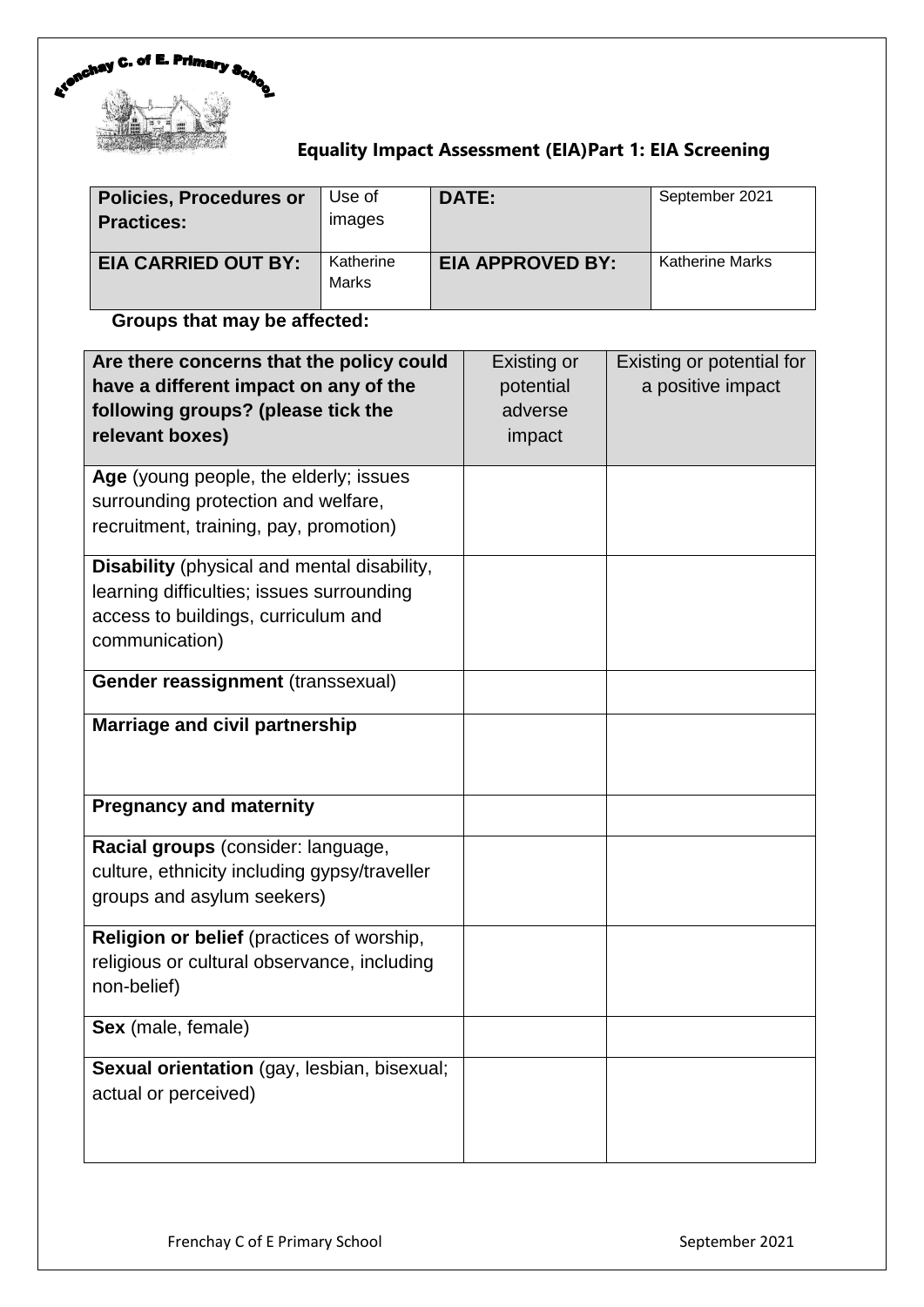*Any adverse impacts are explored in a Full Impact Assessment*

# **FRENCHAY C OF E PRIMARY SCHOOL**

# **Believe, Belong, Become**



# **Use of images policy**

#### **Aims and Objectives**

At Frenchay School we will strive to protect the interests of individual children and to help them to develop in a natural, caring environment. We will endeavour to create an atmosphere of trust where the rights and needs of individuals are considered. In this sensitive area we will respect the wishes of parents/carers in the use of all photographic and media images, either of individuals or groups, whilst recognising the importance of images in fulfilling the school's vision 'Believe, Belong, Become'.

#### **Procedures**

#### **Consent forms**

Parents/carers will be asked to complete a general consent form. This will cover visual images for use in...........

- School records and administration.
- Class room assessment eg: photographs of children completing a maths activity for use as evidence of attainment.
- Photographs on display in and around the school.
- $\bullet$  School publications eg: newsletters, the prospectus etc.
- Press photographs either individual or group. (Which may include the child's name.)
- Images on the school website.
- Use of images on Facebook or other social media sites.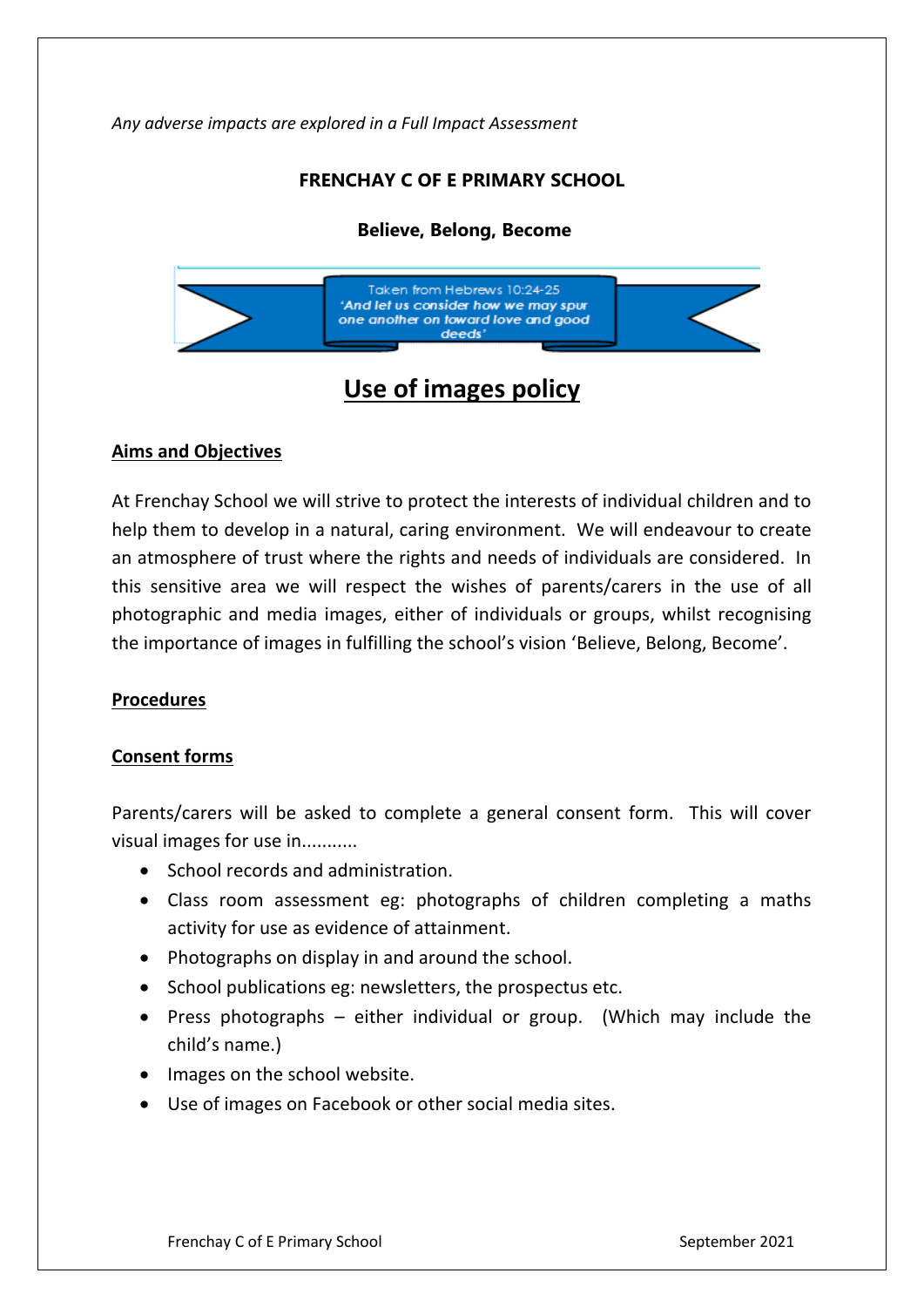This form will also include a blanket 'opt out' option. We recognise that there are children who due to individual circumstances must have a greater level of protection and their parents/carers must feel confident that the school will co-operate fully with this.

It will also be possible for parents/carers to opt out of one category.

A further consent form may be issued to parents/carers for a particular, individual event if the need arises and the school feels that further parental consent is needed. Children's names will not accompany images which appear in publications or on the school website.

# **Photography during school events such as celebration worship, concerts or sports days**

At school events such as concerts and sports days it is natural for parents/carers to want to take images. For the safeguarding of children you should take photographs or video clips of your child **ONLY**. If you have any images or video that may include other children (even briefly) or any material containing the school name or logo, then these should be for your personal use only and not uploaded on social media (including class pages) even if steps have been taken to remove other children's faces from the images. Please respect the fact that other parents/carers may have legitimate reasons to protect the identity of their children whilst at school.

The school reserves the right to ask parents to remove these from social media if it is made aware of such postings.

## **Mobile phones**

Children should only bring phones into school when absolutely necessary. They should be clearly marked with the child's name and left at the school office in the morning. They should not be left in children's bags in the cloakroom. In regards to after school clubs and events such as discos, again children are asked not to bring mobiles unless absolutely necessary. If they must carry a mobile, they must be handed in to a member of staff. If children are seen on the school premises with a mobile, staff will ask the child to hand it in. As many mobiles also take photographs this should prevent any unauthorised photography.

# **Head Teachers' role**